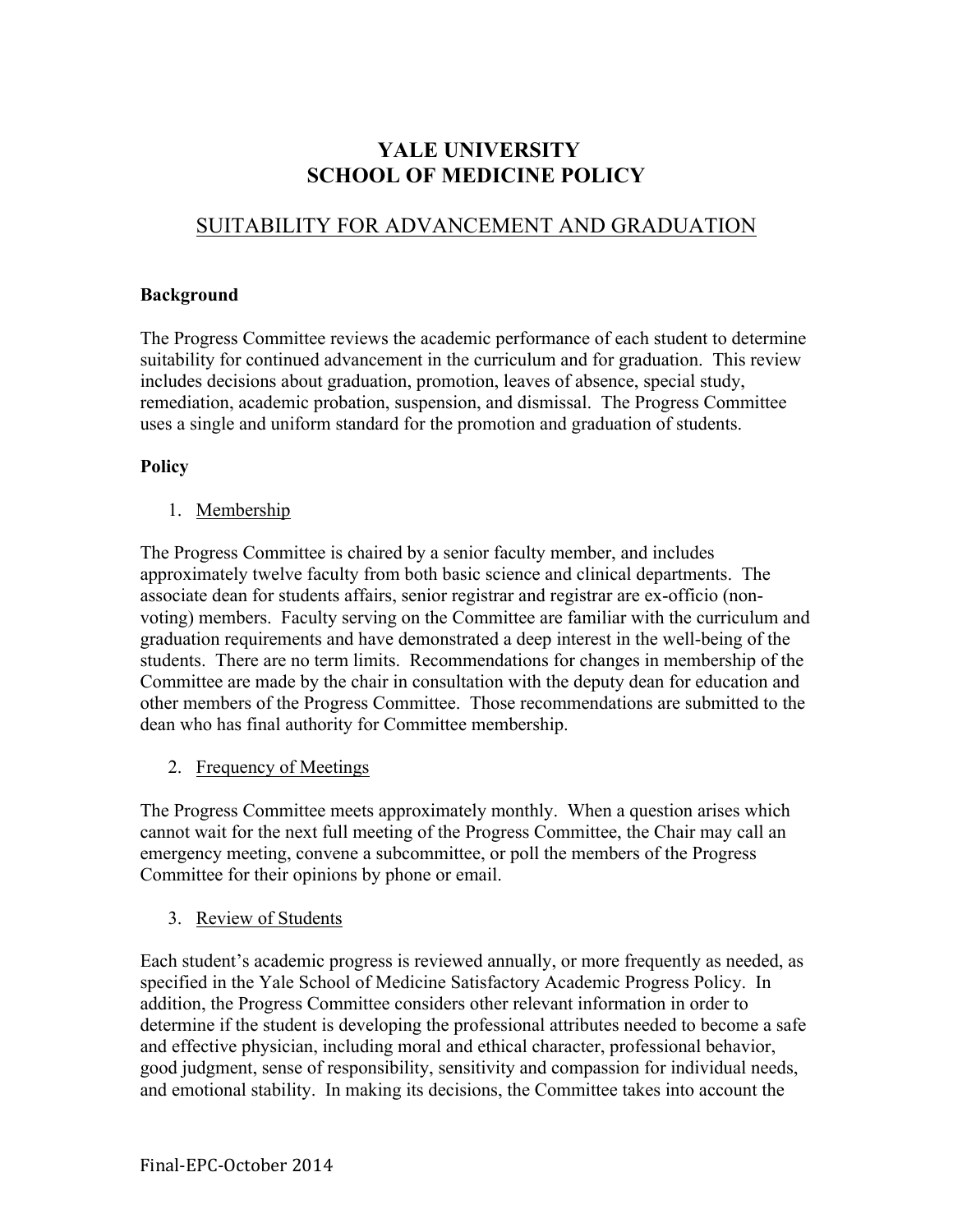academic record of the student, including but not limited to information such as qualifier performance, standardized skills assessments, course commentaries, clerkship evaluations, performance on board exams, as well as letters and reports regarding incidents of unprofessional behavior, personal testimony and special circumstances.

## 4. Committee Decisions and Notification

In reviewing the academic progress of students, the Progress Committee makes one of the following determinations:

- Meeting the requirements for satisfactory academic progress
- Not meeting the requirements for satisfactory academic progress, whereby actions may include one of the following:
	- o Remediation
	- o Academic Probation
	- o Suspension
	- o Dismissal

Students who are making satisfactory progress will not hear directly from the Progress Committee.

If the Progress Committee determines that a student has not demonstrated satisfactory progress or performance in any aspect of the medical school curriculum, remediation will be required. This remediation is designed to provide the student with a structure to address any deficits with the goal of helping the student improve his or her performance to a satisfactory level. When remediation is required, the student will be notified in writing, including the specifics of the required remediation and of the consequences of not successfully completing the remediation according to a specified timeline.

If there is a pattern of poor performance or serious violation of the School's code of conduct or professionalism standards, the student may be placed on academic probation concurrent with the remediation, or suspended. The student will be notified in writing of the terms of the academic probation or suspension, including the requirements for having the academic probation or suspension removed as well as the consequences of not meeting these requirements according to a specified timeline.

If a student is unable to meet the academic requirements of the School despite remediation efforts, he or she may be dismissed. Additionally, if at any time a student behaves in a manner that is considered incompatible with the ideals of a physician, he or she may be dismissed. If dismissal occurs, the student will be notified in writing of the decision.

A summary of the actions taken by the Progress Committee may appear in the student's dean's letter and the student will be notified of this in writing.